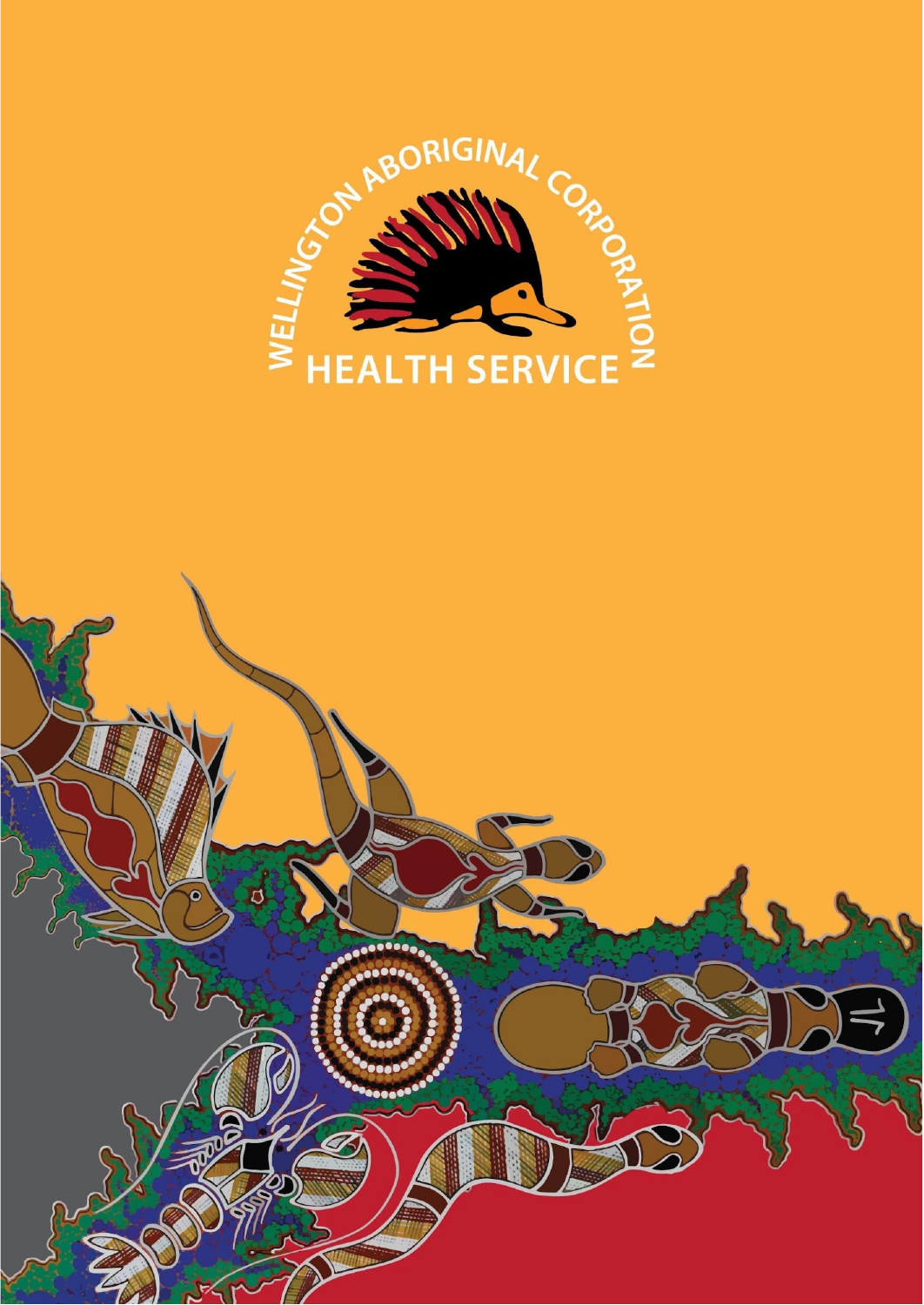#### **Psychologist/Social Worker**

Wellington Aboriginal Corporation Health Service

Brisbane Street, Dubbo

## **POSITION DESCRIPTION**

**This position reports to:** Team Leader - Aboriginal Children's Therapy Team (ACTT)

This position is part of the Aboriginal Children's Therapy Team (ACTT)

## **Mandatory compliance requirements of the position:**

- 1. Drivers Licence
- 2. National Criminal Record Check
- 3. Working With Children Check

4. Immunisation Record; Including evidence of Health Worker Vaccinations (DTP, Hep B, MMR, Varicella, Annual Influenza)

### **Qualifications & experience:**

#### **Essential Criteria**

• Recognised degree in Psychology or Social Work and current membership with AHPRA or the Australian Social Work Association

• Demonstrated skills in psychology or social work, including the ability to manage a complex paediatric caseload

• Ability to assess and provide strategies to parents of children 0 – 8 years of age who exhibit a range of behavioural and emotional disorders

• Ability to facilitate group programs involving children and/or families

• Ability to work unsupervised, manage and prioritise work and respond to complex situations in collaboration with a multidisciplinary team

• Knowledge and understanding of the issues that impact on Aboriginal people and Aboriginal communities

**THE CONTRACTOR** 

• Demonstrated high level of communication skills (written and verbal) including negotiation and advocacy skills, and the ability to communicate with Aboriginal people

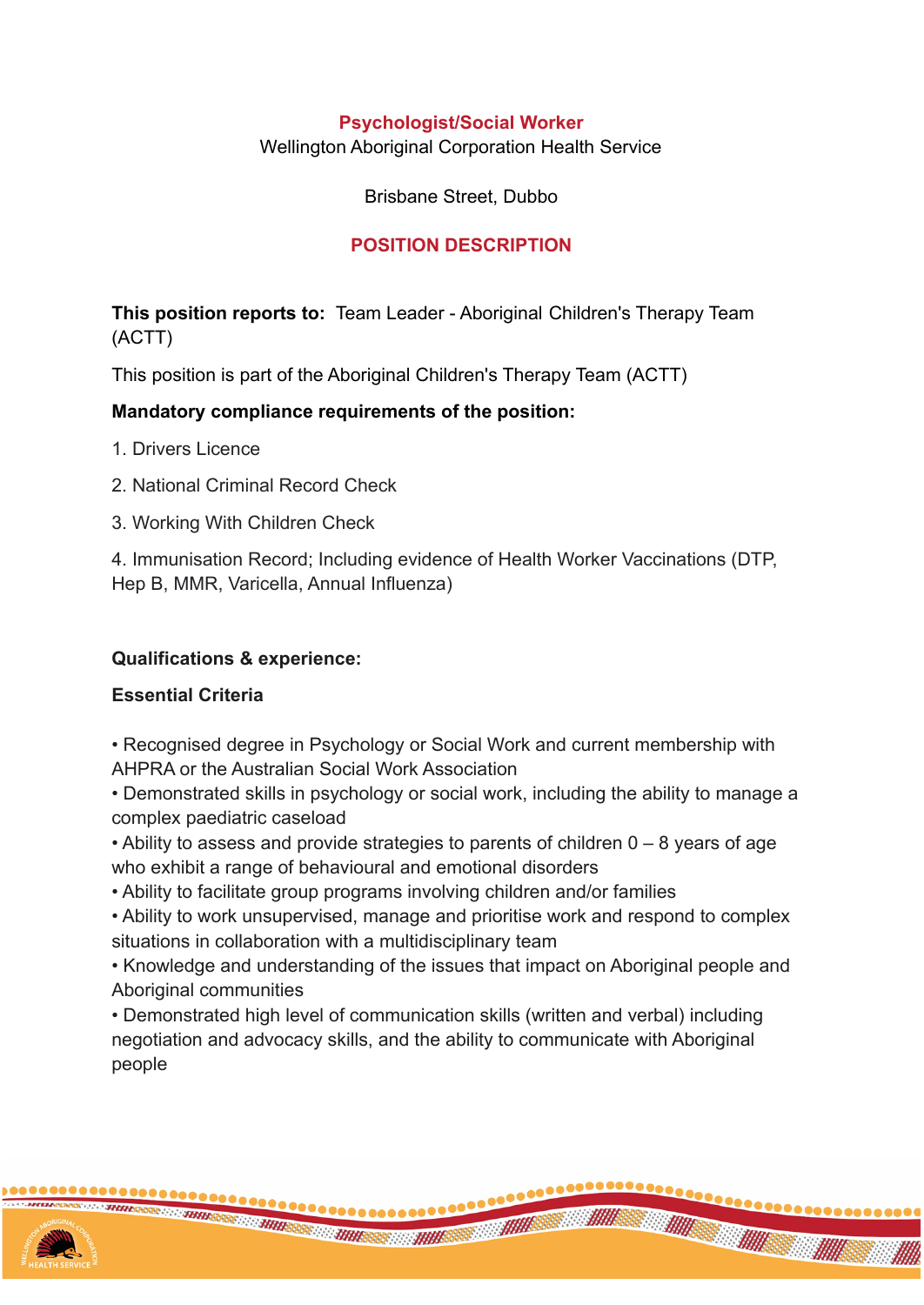• Demonstrated experience in the utilisation of client software packages andMicrosoft Office Programs

• Working with Children and Criminal Record check clearances and a current NSW Drivers Licence

## **Desirable Criteria**

• Understanding of childhood trauma and its impact on development

#### **Key Duties**

The primary duties of this position include, but are not limited to:

• Provide holistic family centred assessment and evidence based intervention for children and their families referred to enhance social and emotional wellbeing

• Assist in the implementation of strategies and service delivery models which target current waiting lists

• Utilise a variety of service delivery models as appropriate, including assessment, individual therapy, group therapy, multi-disciplinary and transdisciplinary sessions, consultation, home/class programming, screening clinics, education, advocacy and onward referral where required

• Develop and implement family centred goals and care plans which determine outcomes for client

• Provide accurate and evidence-based information to families to assist their decision making

• Implement interventions including, but not limited to individual, family and multi-disciplinary sessions, consultation, parent education, case management, home visits, group sessions and referral to other agencies / services

• Maintain and report accurate client data, including accurate and timely client record entries, referrals, waiting lists, caseload, appointments, documentation and reporting

• Maintain a breadth of knowledge and expertise in Psychology/Social Work relevant to the role

• Undertake health promotion / education and community development programs to increase knowledge of child development

• Liaise with a variety of allied Government and Non-Government agencies and organisations in a manner that assists and supports the ACTT service model. For example, schools and preschools to advocate and promote the health of children

**THE CONTRACTOR** 

• Provide assistance and/or guidance for other ACTT members, in regards to

children with identified social, emotional and wellbeing needs or concerns

• Compliance of EEO, WH&S and Ethical Work Practices

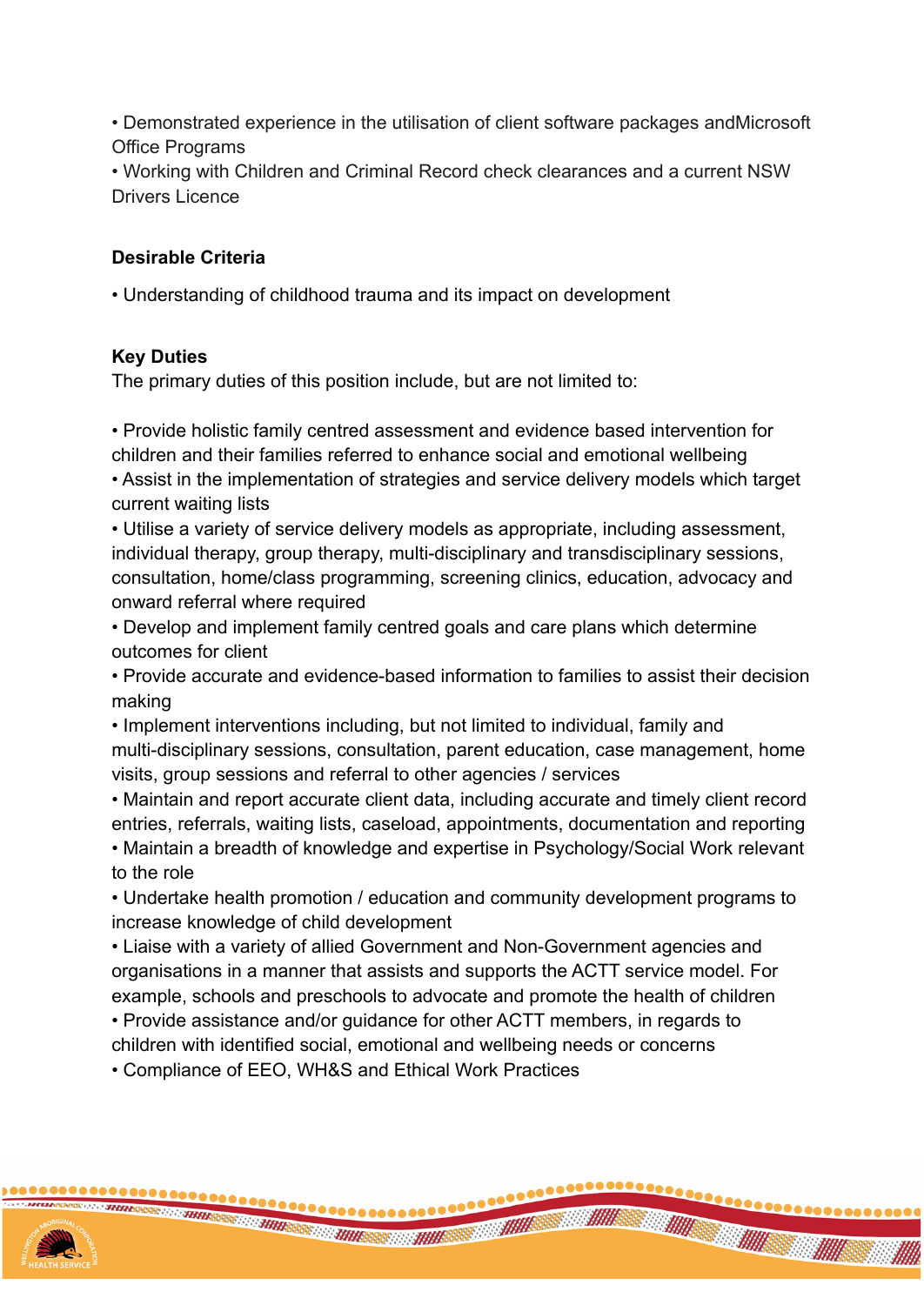• Knowledge and understanding of the issues that impact on Aboriginal people and Aboriginal communities

• Compliance with child protection guidelines in accordance with the legislation and relevant WACHS and service partner policies and procedures

• Work within strict confidentiality guidelines, ensuring all personnel and/or client information is kept secure

• Initiate, participate in and report on continuing quality improvement, including quality outcome focused planning, implementation and review of services, and involve staff in same

• Participate in data collection requirements, reports, research and evaluation as required by WACHS and external funding bodies

• Adhere to all WACHS policies and procedures

• Attend and participate in all required meetings for ACTT, WACHS and service partners

• Participate in accreditation activities

• Participate in the process of regular supervision, performance appraisal and performance management

- Maintain a safe working environment for staff, clients and visitors
- Report incidents in accordance with WACHS guidelines

This is not an identified position

# **WHO WE ARE**

Wellington Aboriginal Corporation Health Service (WACHS) aims to empower targeted Aboriginal and Torres Strait Islander people to take control of their individual, family and community health and wellbeing needs through the community-controlled model. Our main services are located in Wellington, Dubbo, Moree, Western Sydney, Penrith, Nepean Blue Mountains, and we provide outreach services to other towns and communities through our regional programs

We are an Aboriginal Community Controlled Health Service offering Primary Health Care Services and an Integrated Care program, as well as a number of specialist clinical staff and AHW's, a Specialist Programs Unit incorporating Social & Emotional Wellbeing, Child & Family Support, Drug & Alcohol, Aboriginal Family Health, Aboriginal Local Support, a Healthy for Life (H4L) Program, Maternal & Child Health Worker, Aboriginal Health Workers, Youth Health Worker and Dietitian targeting Maternal & Child Health and Chronic Diseases, regional programs including Australian Nurse-Family Partnership Program, Aboriginal Children's Therapy Team, Tackling Indigenous Smoking Program. Our staff are supported by an Executive Management Team located across our service areas.

 $\bullet\bullet\bullet\bullet\bullet\bullet\bullet$ 

**THE CONSTRUCTION OF THE CONSTRUCTION**